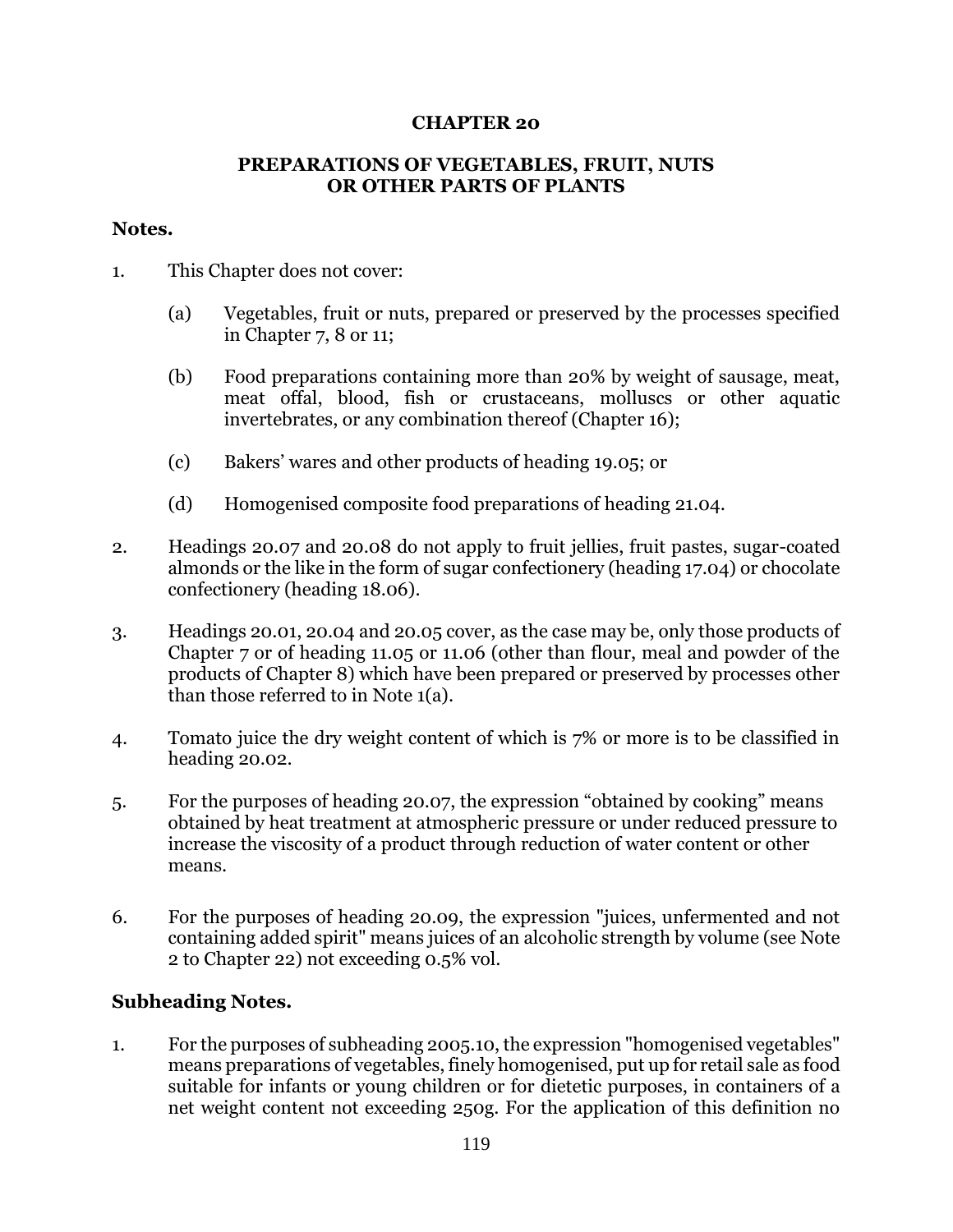account is to be taken of small quantities of any ingredients which may have been added to the preparation for seasoning, preservation or other purposes. These preparations may contain a small quantity of visible pieces of vegetables. Subheading 2005.10 takes precedence over all other subheadings of heading 20.05.

- 2. For the purposes of subheading 2007.10, the expression "homogenised preparations" means preparations of fruit, finely homogenised, put up for retail sale as food suitable for infants or young children or for dietetic purposes, in containers of a net weight content not exceeding 250 g. For the application of this definition no account is to be taken of small quantities of any ingredients which may have been added to the preparation for seasoning, preservation or other purposes. These preparations may contain a small quantity of visible pieces of fruit. Subheading 2007.10 takes precedence over all other subheadings of heading 20.07.
- 3. For the purposes of subheadings 2009.12, 2009.21, 2009.31, 2009.41.00, 2009.61 and 2009.71, the expression "Brix value" means the direct reading of degrees Brix obtain from a Brix hydrometer or of refractive index expressed in terms of percentage sucrose content obtained from a refractometer, at a temperature of 20<sup>0</sup> C or corrected for  $20^{\circ}$  C if the reading is made at a different temperature.

# **Additional CARICOM Guidelines.**

- 1. Reconstituted juices, i.e., products obtained by the addition of a quantity of water not exceeding that contained in similar non-concentrated juices of normal composition, are classified in this Chapter. However, fruit juices in which one of the constituents (e.g., water, citric acid or essential oil extracted from the fruit) has been added in such quantity that the balance of the different constituents as found in the natural juice is clearly upset, and the natural juice has lost its original character, are classified in Heading 21.06 or in Chapter 22.
- 2. Coconut milk, generally consisting of coconut flesh extract  $(57%)$  and water  $(43%)$ , put up for retail sale, is classified in Heading 21.06.
- 3. For the purposes of Subheadings 2009.61 and 2009.69, grape must partially fermented (whether or not fermentation has been arrested) and unfermented grape must with alcohol added, both having an alcoholic strength by volume exceeding 0.5 % vol., are classified in Heading 22.04.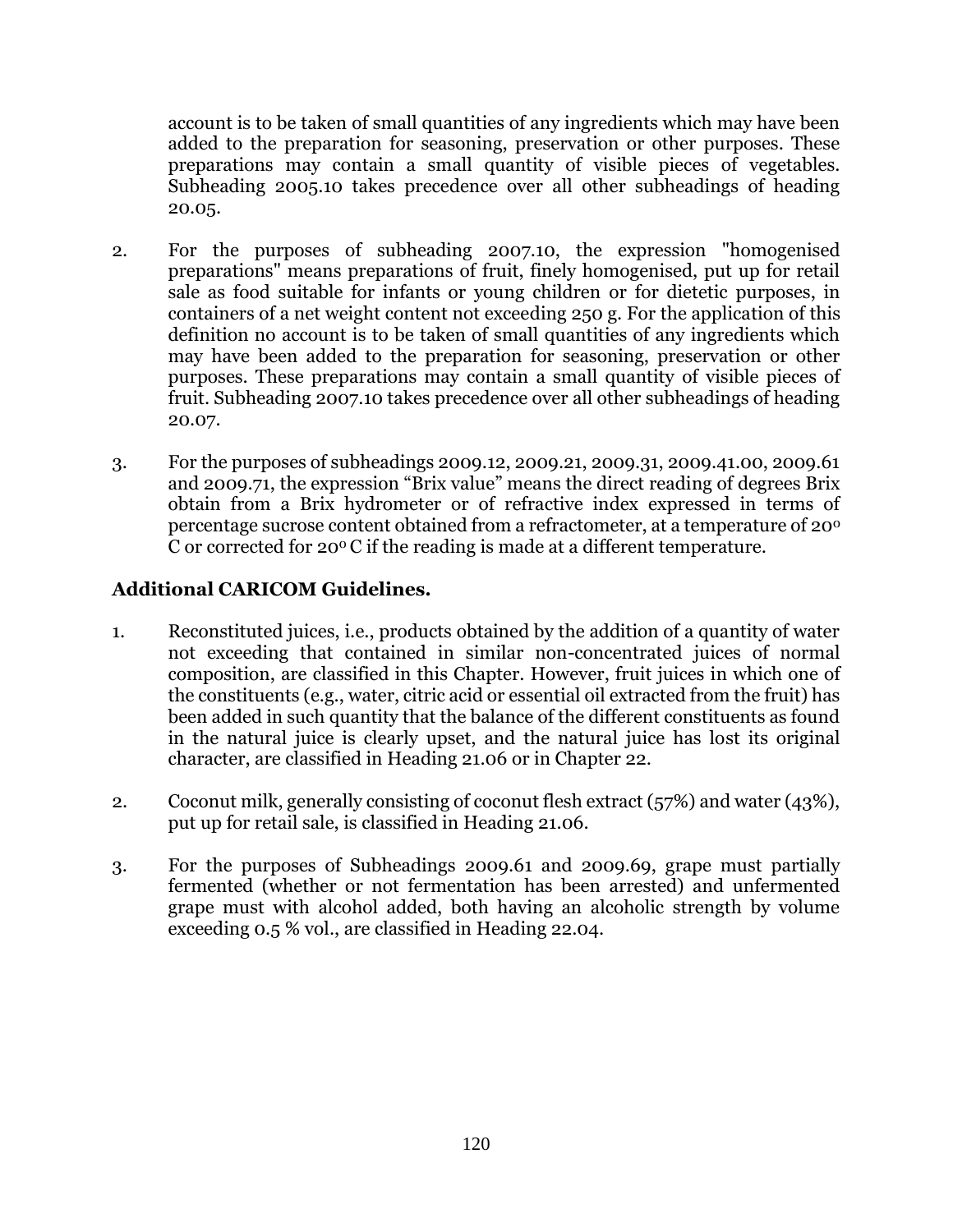| <b>HS</b>    | <b>CET</b> | PR <sub>1</sub> | <b>DESCRIPTION OF GOODS</b>                                    | <b>DUTY</b><br><b>RATE</b> | <b>UNIT</b> | <b>SITC REV 4</b> |
|--------------|------------|-----------------|----------------------------------------------------------------|----------------------------|-------------|-------------------|
|              |            |                 |                                                                |                            |             |                   |
| 20.01        |            |                 | Vegetables, fruit, nuts and other edible                       |                            |             |                   |
|              |            |                 | parts of                                                       |                            |             |                   |
|              |            |                 | plants, prepared or preserved by                               |                            |             |                   |
|              |            |                 | vinegar or acetic                                              |                            |             |                   |
|              |            |                 | acid.                                                          |                            |             |                   |
| 2001.10      | $00\,$     |                 | - Cucumbers and gherkins:                                      |                            |             |                   |
| 2001.10      | 10         |                 | --- In packages not less than 50 kg                            | 5%                         | kg          | 056.711           |
| 2001.10      | 90         |                 | $--$ Other                                                     | 20%                        | kg          | 056.712           |
| 2001.90      | 00         |                 | - Other:                                                       |                            |             |                   |
| 2001.90      | 10         |                 | --- In packages not less than 50 kg                            | 5%                         | kg          | 056.715           |
| 2001.90      | 90         |                 | $--$ Other                                                     | 20%                        | kg          | 056.719           |
| 20.02        |            |                 | <b>Tomatoes prepared or preserved</b>                          |                            |             |                   |
|              |            |                 | otherwise than by                                              |                            |             |                   |
|              |            |                 | vinegar or acetic acid.                                        |                            |             |                   |
| 2002.10      | 00         |                 | - Tomatoes, whole or in pieces:                                |                            |             |                   |
| 2002.10      | 10         |                 | --- In packages not less than 50 kg                            | 5%                         | kg          | 056.721           |
| 2002.10      | 90         |                 | $--$ Other                                                     | 20%                        | kg          | 056.729           |
| 2002.90      | 00         |                 | - Other:                                                       |                            |             |                   |
| 2002.90      | 10         |                 | --- Tomato paste, in packages not less<br>than $50 \text{ kg}$ | 5%                         | kg          | 056.731           |
| 2002.90      | 20         |                 | - - - Tomato paste, other                                      | 20%                        | kg          | 056.732           |
| 2002.90      | 30         |                 | --- Other, in packages not less than 50 kg                     | 5%                         | kg          | 056.733           |
| 2002.90      | 90         |                 | $--$ Other                                                     | 20%                        | kg          | 056.739           |
| 20.03        |            |                 | Mushrooms and truffles, prepared or                            |                            |             |                   |
|              |            |                 | preserved                                                      |                            |             |                   |
|              |            |                 | otherwise than by vinegar or acetic                            |                            |             |                   |
|              |            |                 | acid.                                                          |                            |             |                   |
| 2003.10      |            |                 | - Mushrooms of the genus Agaricus:                             |                            |             |                   |
| 2003.10   10 |            |                 | In packages not less than 50 kg                                | 5%                         | kg          | 056.741           |
| 2003.10      | 90         |                 | - - - Other                                                    | 20%                        | kg          | 056.742           |
| 2003.90      | $00\,$     |                 | - Other:                                                       |                            |             |                   |
| 2003.90      | 10         |                 | --- Other mushrooms:                                           |                            |             |                   |
| 2003.90      | 11         |                 | ---- In packages not less than 50 kg                           | 5%?                        | kg          | 056.7411          |
| 2003.90      | 19         |                 | - - - - Other                                                  | 20%                        | kg          | 056.7419          |
| 2003.90      | 90         |                 | - - - Truffles:                                                |                            |             |                   |
| 2003.90      | 91         |                 | - - - - Truffles in packages not less than 50<br>kg            | 5%                         | kg          | 056.7491          |
| 2003.90      | 99         |                 | $---Other$                                                     | 20%                        | kg          | 056.7499          |
| 20.04        |            |                 | Other vegetables prepared or preserved<br>otherwise            |                            |             |                   |
|              |            |                 | than by vinegar or acetic acid, frozen,                        |                            |             |                   |
|              |            |                 | other than                                                     |                            |             |                   |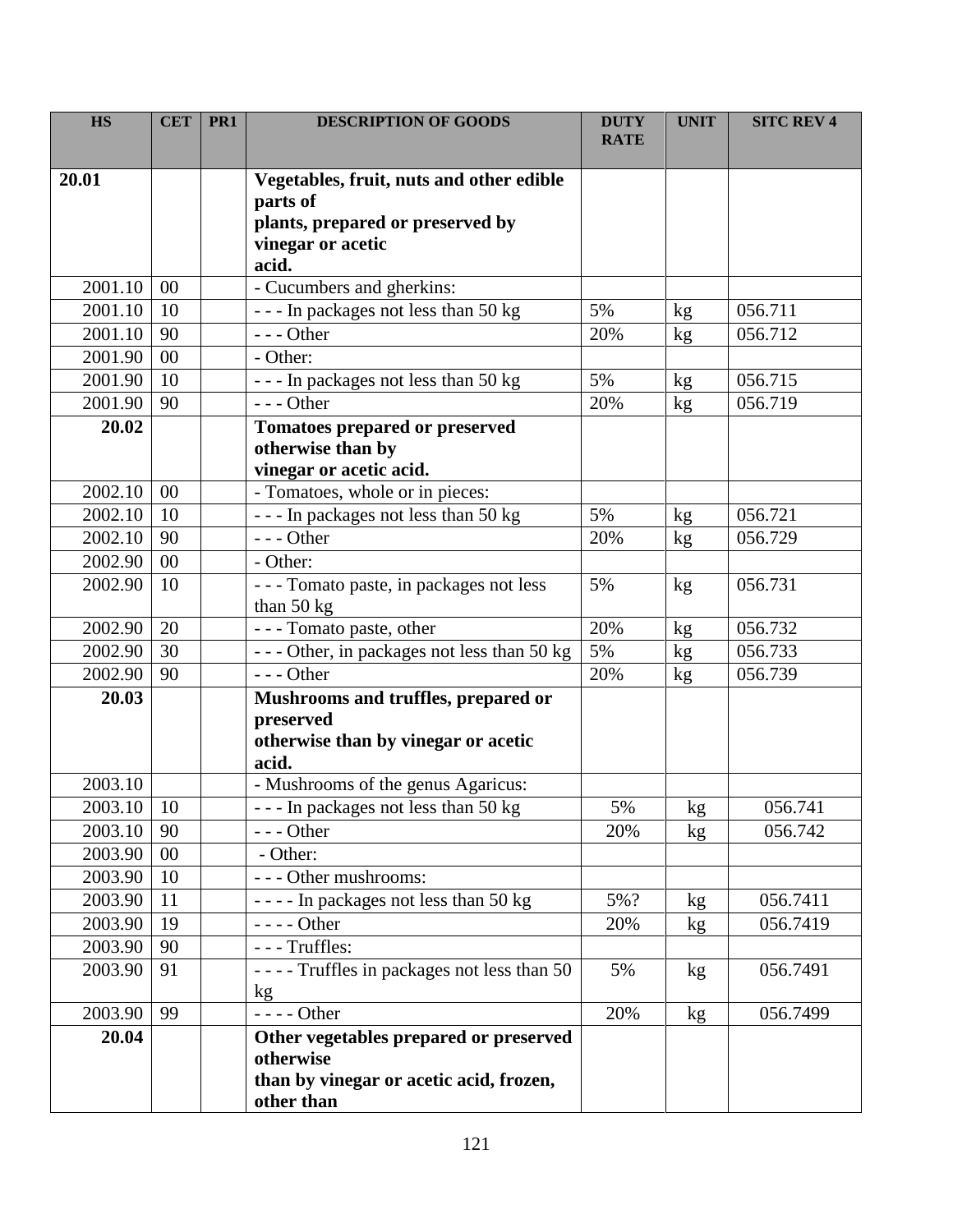| <b>HS</b> | <b>CET</b>     | PR1 | <b>DESCRIPTION OF GOODS</b>                                   | <b>DUTY</b><br><b>RATE</b> | <b>UNIT</b>     | <b>SITC REV 4</b> |
|-----------|----------------|-----|---------------------------------------------------------------|----------------------------|-----------------|-------------------|
|           |                |     | products of heading 20.06                                     |                            |                 |                   |
| 2004.10   | 00             |     | - Potatoes:                                                   |                            |                 |                   |
| 2004.10   | 10             |     | --- In packages not less than 50 kg                           | 5%                         | kg              | 056.611           |
| 2004.10   | 90             |     | $--$ Other                                                    | 20%                        | kg              | 056.619           |
| 2004.90   | 00             |     | - Other vegetables and mixtures of vegetables:                |                            |                 |                   |
| 2004.90   | 10             |     | --- In packages not less than 50 kg                           | 5%                         | kg              | 056.691           |
| 2004.90   | 90             |     | $--$ Other                                                    | 20%                        | kg              | 056.699           |
| 20.05     |                |     | Other vegetables prepared or preserved<br>otherwise           |                            |                 |                   |
|           |                |     | than by vinegar or acetic acid, not<br>frozen, other          |                            |                 |                   |
| 2005.10   | 0 <sup>0</sup> |     | than products of heading 2006.00<br>- Homogenized vegetables: |                            |                 |                   |
| 2005.10   | 20             |     | - - - Preparations for infant use, as defined                 | 10%                        | kg              | 098.122           |
|           |                |     | in Subheading Note 1 to this Chapter                          |                            |                 |                   |
| 2005.10   | 90             |     | --- Other, as defined in Subheading Note<br>1 to this Chapter | 20%                        | kg              | 098.129           |
| 2005.20   | 00             |     | - Potatoes:                                                   |                            |                 |                   |
| 2005.20   | 10             |     | --- In packages not less than 50 kg                           | 5%                         | kg              | 098.761           |
| 2005.20   | 90             |     | $--$ Other                                                    | 20%                        | kg              | 098.769           |
| 2005.40   | 00             |     | - Peas (Pisum sativum):                                       |                            |                 |                   |
| 2005.40   | 10             |     | --- In packages not less than 50 kg                           | 5%                         | kg              | 098.791           |
| 2005.40   | 90             |     | $--$ Other                                                    | 20%                        | kg              | 098.792           |
| 2005.50   |                |     | - Beans (Vigna spp., Phaseolus spp.):                         |                            |                 |                   |
| 2005.51   | 00             |     | - - Beans, shelled:                                           |                            |                 |                   |
| 2005.51   | 10             |     | --- In packages not less than 50 kg                           | 5%                         | kg              | 056.793           |
| 2005.51   | 90             |     | $--$ Other                                                    | 20%                        | kg              | 056.794           |
| 2005.59   | 00             |     | - - Other:                                                    |                            |                 |                   |
| 2005.59   | 10             |     | --- In packages not less than 50 kg                           | 5%                         | kg              | 056.795           |
| 2005.59   | 90             |     | --- Other                                                     | 20%                        | kg              | 056.796           |
| 2005.60   | 00             |     | - Asparagus                                                   | 20%                        | kg              | 056.797           |
| 2005.70   | 00             |     | - Olives:                                                     |                            |                 |                   |
| 2005.70   | 10             |     | --- In packages not less than 50 kg                           | 5%                         | kg              | 056.798           |
| 2005.70   | 90             |     | $--$ Other                                                    | 20%                        | kg              | 056.7991          |
| 2005.80   | 00             |     | - Sweet corn (Zea mays var. saccharata):                      |                            |                 |                   |
| 2005.80   | 10             |     | --- In packages not less than 50 kg                           | 5%                         | kg              | 056.771           |
| 2005.80   | 90             |     | --- Other                                                     | 20%                        | kg <sub>2</sub> | 056.779           |
| 2005.90   |                |     | - Other vegetables and mixtures of<br>vegetables:             |                            |                 |                   |
| 2005.91   | 00             |     | - - Bamboo shoots:                                            |                            |                 |                   |
| 2005.91   | 10             |     | --- In packages not less than 50 kg                           | 5%                         | kg              | 056.7941          |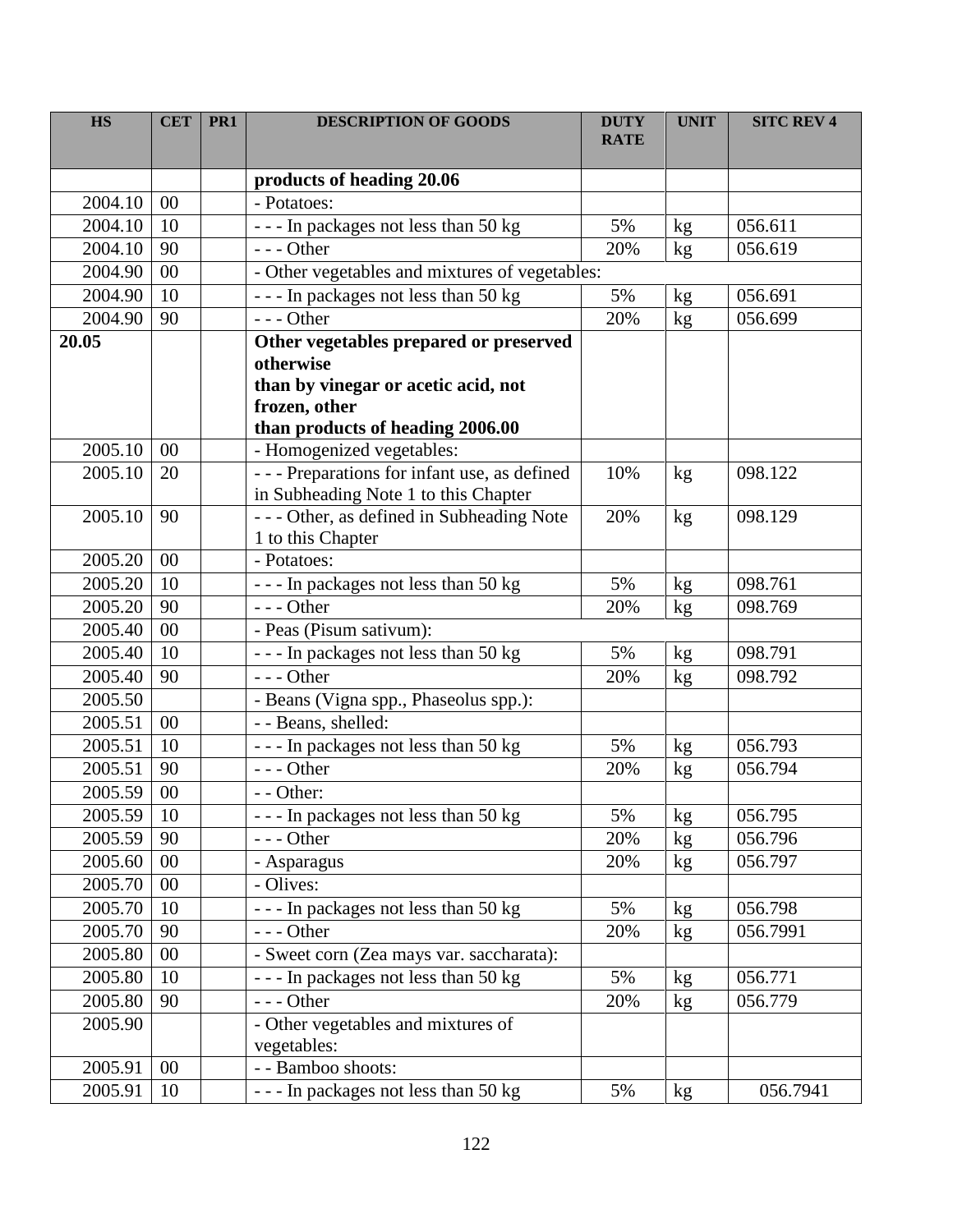| <b>HS</b> | <b>CET</b> | PR <sub>1</sub> | <b>DESCRIPTION OF GOODS</b>                                                                                                                                                          | <b>DUTY</b><br><b>RATE</b> | <b>UNIT</b>   | <b>SITC REV 4</b> |
|-----------|------------|-----------------|--------------------------------------------------------------------------------------------------------------------------------------------------------------------------------------|----------------------------|---------------|-------------------|
| 2005.91   | 90         |                 | $--$ Other                                                                                                                                                                           | 20%                        | kg            | 056.7949          |
| 2005.99   | 00         |                 | - - Other:                                                                                                                                                                           |                            |               |                   |
| 2005.99   | 10         |                 | - - - Sauerkraut, in packages not less than<br>$50 \text{ kg}$                                                                                                                       | 5%                         | kg            | 056.7992          |
| 2005.99   | 20         |                 | - - - Sauerkraut, other                                                                                                                                                              | 20%                        | kg            | 056.7993          |
| 2005.99   | 90         |                 | $--$ Other:                                                                                                                                                                          |                            |               |                   |
| 2005.99   | 91         |                 | ---- Homogenized vegetables in<br>packages not less than 50 kg                                                                                                                       | 5%                         | kg            | 098.121           |
| 2005.99   | 98         |                 | ---- Other vegetables and mixtures of<br>vegetables in packages not less than 50 kg                                                                                                  | 5%                         | kg            | 056.7994          |
| 2005.99   | 99         |                 | $--- Other$                                                                                                                                                                          | 20%                        | kg            | 056.7999          |
| 2006.00   | 00         |                 | Vegetables, fruit, nuts, fruit-peel and<br>other parts of<br>plants, preserved by sugar (drained,<br>glacé or<br>crystallized).                                                      |                            |               |                   |
| 2006.00   | 10         |                 | - - - Citrus peel                                                                                                                                                                    | 15%                        | kg            | 062.11            |
| 2006.00   | 20         |                 | - - - Glacé cherries                                                                                                                                                                 | 20%                        | kg            | 062.12            |
| 2006.00   | 90         |                 | $--$ Other                                                                                                                                                                           | 15%                        | kg            | 062.19            |
| 20.07     |            |                 | Jams, fruit jellies, marmalade, fruit or<br>nut purée<br>and fruit or nut pastes, obtained by<br>cooking,<br>whether or not containing added sugar<br>or other<br>sweetening matter. |                            |               |                   |
| 2007.10   | 00         |                 | - Homogenised preparations                                                                                                                                                           |                            |               |                   |
| 2007.10   | 10         |                 | --- For infant use, as defined in<br>Subheading Note 2 to this Chapter                                                                                                               | 10%                        | $\mathrm{kg}$ | 098.131           |
| 2007.10   | 90         |                 | --- Other, as defined in Subheading Note<br>2 to this Chapter                                                                                                                        | 135%                       | kg            | 098.139           |
| 2007.90   |            |                 | - Other:                                                                                                                                                                             |                            |               |                   |
| 2007.91   | $00\,$     |                 | - - Citrus fruit:                                                                                                                                                                    |                            |               |                   |
| 2007.91   | 10         |                 | - - - Fruit purée and fruit paste, not in<br>retail packages                                                                                                                         | 135%                       | kg            | 058.11            |
| 2007.91   | 90         |                 | $--$ Other                                                                                                                                                                           | 135%                       | kg            | 058.12            |
| 2007.99   | 00         |                 | - - Other:                                                                                                                                                                           |                            |               |                   |
| 2007.99   | 10         |                 | - - - Fruit purée and fruit paste, not in<br>retail packages                                                                                                                         | 135%                       | kg            | 058.13            |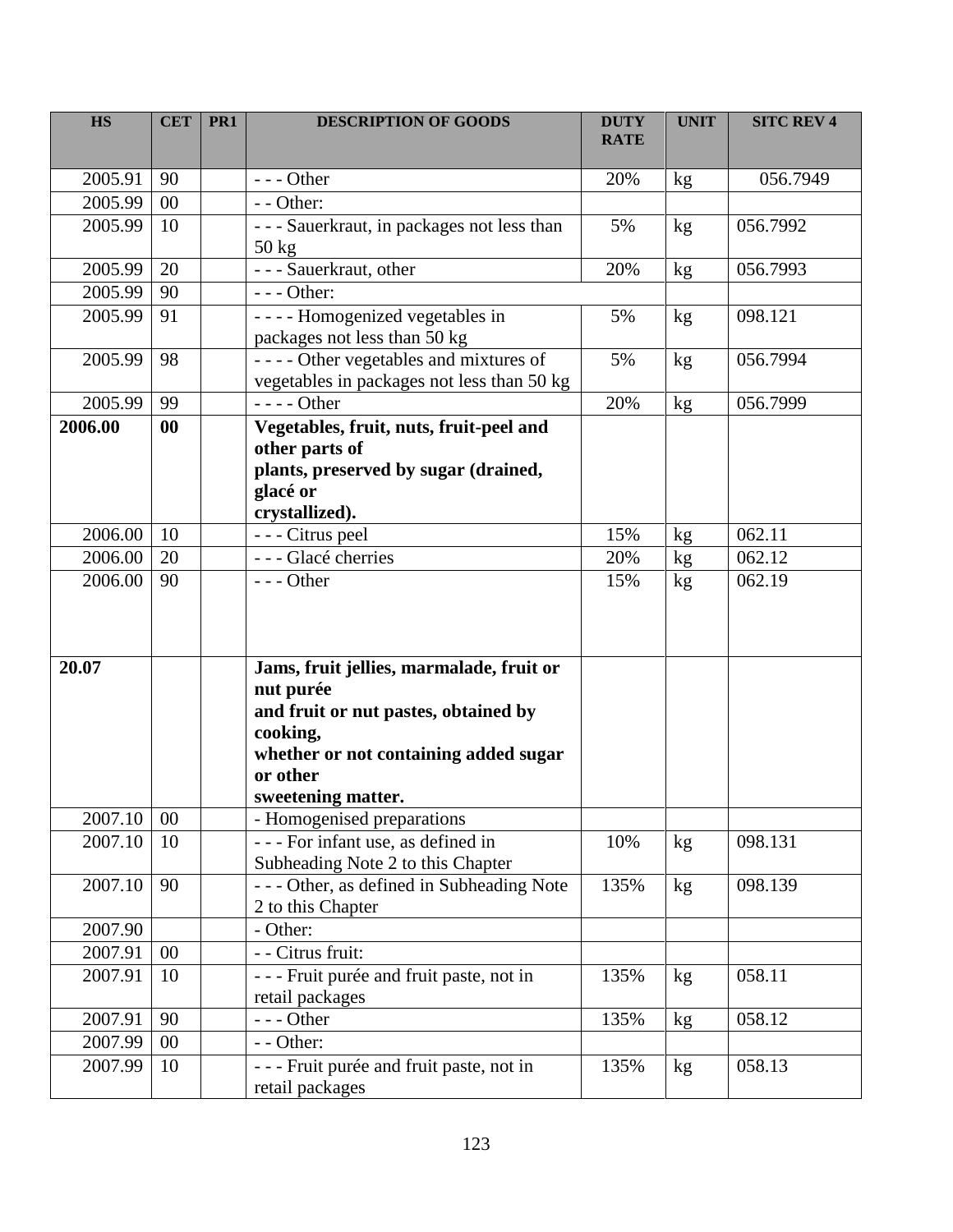| <b>HS</b> | <b>CET</b>      | PR <sub>1</sub> | <b>DESCRIPTION OF GOODS</b>               | <b>DUTY</b><br><b>RATE</b> | <b>UNIT</b> | <b>SITC REV 4</b> |
|-----------|-----------------|-----------------|-------------------------------------------|----------------------------|-------------|-------------------|
| 2007.99   | 20              |                 | - - - Pineapple jams and jellies          | 135%                       | kg          | 058.14            |
| 2007.99   | 30              |                 | - - - Guava jams and jellies              | 135%                       | kg          | 058.15            |
| 2007.99   | 50              |                 | - - - Nutmeg jams and jellies             | 135%                       | kg          | 058.17            |
| 2007.99   | 90              |                 | $--$ Other                                | 135%                       | kg          | 058.19            |
| 20.08     |                 |                 | Fruit, nuts and other edible parts of     |                            |             |                   |
|           |                 |                 | plants,                                   |                            |             |                   |
|           |                 |                 | otherwise prepared or preserved,          |                            |             |                   |
|           |                 |                 | whether or not                            |                            |             |                   |
|           |                 |                 | containing added sugar or other           |                            |             |                   |
|           |                 |                 | sweetening                                |                            |             |                   |
|           |                 |                 | matter or spirit, not elsewhere specified |                            |             |                   |
|           |                 |                 | <b>or</b><br>included.                    |                            |             |                   |
| 2008.10   |                 |                 | - Nuts, ground-nuts and other seeds,      |                            |             |                   |
|           |                 |                 | whether or not mixed together:            |                            |             |                   |
| 2008.11   | 00              |                 | - - Ground-nuts:                          |                            |             |                   |
| 2008.11   | 10              |                 | - - - Peanut butter                       | 20%                        | kg          | 058.922           |
| 2008.11   | 90              |                 | $--$ Other                                | 20%                        | kg          | 058.929           |
| 2008.19   | 00              |                 | - - Other, including mixtures:            |                            |             |                   |
| 2008.19   | 10              |                 | - - - Coconut Cream                       | 20%                        | kg          | 058.921           |
| 2008.19   | 90              |                 | $--$ Other                                | 20%                        | kg          | 058.929           |
| 2008.20   | 00              |                 | - Pineapples                              | 20%                        | kg          | 058.93            |
| 2008.30   | 00              |                 | - Citrus fruit:                           |                            |             |                   |
| 2008.30   | 10              |                 | - - - Oranges                             | 20%                        | kg          | 058.941           |
| 2008.30   | 20              |                 | - - - Grapefruits                         | 20%                        | kg          | 058.942           |
| 2008.30   | 90              |                 | --- Other                                 | 20%                        | kg          | 058.949           |
| 2008.40   | 00              |                 | - Pears                                   | 20%                        | kg          | 058.961           |
| 2008.50   | $00\,$          |                 | - Apricots                                | 20%                        | kg          | 058.951           |
| 2008.60   | $\overline{00}$ |                 | - Cherries:                               |                            |             |                   |
| 2008.60   | 10              |                 | - - - Maraschino cherries                 | 20%                        | kg          | 058.952           |
| 2008.60   | 90              |                 | $--$ Other                                | 20%                        | kg          | 058.952           |
| 2008.70   | $00\,$          |                 | - Peaches, including nectarines           | 20%                        | kg          | 058.953           |
| 2008.80   | $00\,$          |                 | - Strawberries                            | 20%                        | kg          | 058.962           |
| 2008.90   |                 |                 | - Other, including mixtures other than    |                            |             |                   |
|           |                 |                 | those of subheading 2008.19:              |                            |             |                   |
| 2008.91   | 00              |                 | - - Palm hearts                           | 20%                        | kg          | 058.963           |
| 2008.93   | $00\,$          |                 | - - Cranberries (Vaccinium macrocarpon,   | 20%                        | kg          | 058.97            |
|           |                 |                 | Vaccinium oxycoccos, Vaccinium vitis-     |                            |             |                   |
|           |                 |                 | idaea)                                    |                            |             |                   |
| 2008.97   | 00              |                 | - - Mixtures                              | 20%                        | kg          | 058.97            |
| 2008.99   | $00\,$          |                 | - - Other:                                |                            |             |                   |
| 2008.99   | 10              |                 | - - - Mangoes                             | 20%                        | kg          | 058.964           |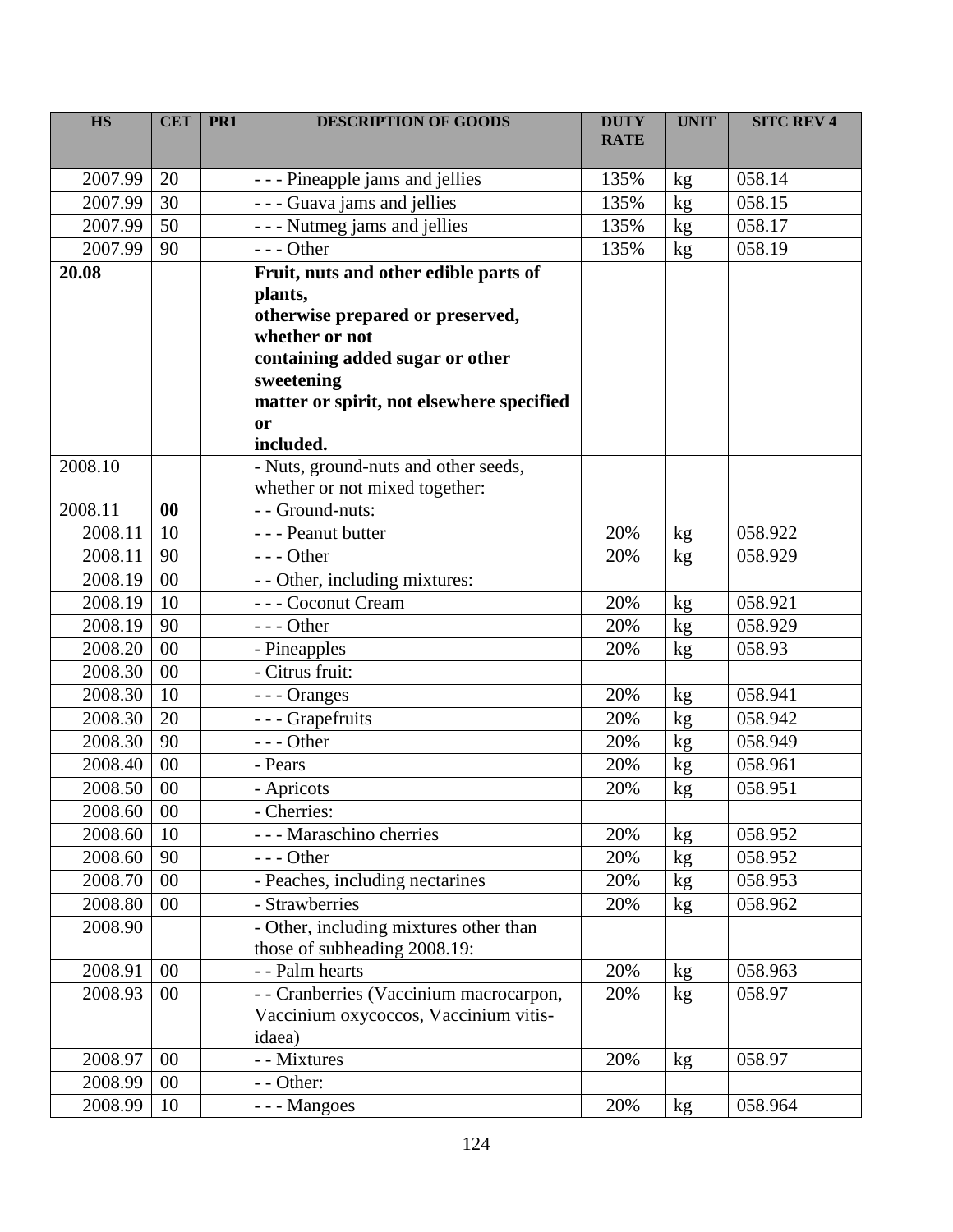| <b>HS</b>    | <b>CET</b> | PR <sub>1</sub> | <b>DESCRIPTION OF GOODS</b>                                                                    | <b>DUTY</b><br><b>RATE</b> | <b>UNIT</b> | <b>SITC REV 4</b> |
|--------------|------------|-----------------|------------------------------------------------------------------------------------------------|----------------------------|-------------|-------------------|
| 2008.99      | 20         |                 | - - - Banana and plantain chips                                                                | 20%                        | kg          | 058.965           |
| 2008.99      | 30         |                 | - - - Akee (ackee) (Blighia sapida Koenig)                                                     | 20%                        | kg          | 058.966           |
| 2008.99      | 40         |                 | --- Christophine (choyote)                                                                     | 20%                        | kg          | 058.967           |
| 2008.99      | 90         |                 | --- Other                                                                                      | 20%                        | kg          | 058.969           |
| 20.09        |            |                 | Fruit juices (including grape must) and<br>vegetable<br>juices, unfermented and not containing |                            |             |                   |
|              |            |                 | added<br>spirit whether or not containing added<br>sugar or<br>other sweetening matter.        |                            |             |                   |
| 2009.10      |            |                 | - Orange juice:                                                                                |                            |             |                   |
| 2009.11      | 00         |                 | - - Frozen:                                                                                    |                            |             |                   |
| 2009.11      | 10         |                 | --- Concentrated                                                                               | 135%                       | kg&l        | 059.111           |
| 2009.11      | 20         |                 | $--$ Other                                                                                     | 150%                       | kg&l        | 059.119           |
| 2009.12      | $00\,$     |                 | - - Not frozen, of a Brix value not<br>exceeding 20:                                           |                            |             |                   |
| 2009.12      | 10         |                 | - - - For infant use, in packages put up for<br>retail sale                                    | 10%                        | kg&l        | 059.121           |
| 2009.12      | 20         |                 | --- Other, in packages put up for retail<br>sale, not concentrated                             | 135%                       | kg&l        | 059.123           |
| 2009.12      | 30         |                 | --- Other, not concentrated                                                                    | 135%                       | kg&l        | 059.122           |
| 2009.12      | 90         |                 | - - - Other, concentrated                                                                      | 150%                       | kg&l        | 059.129           |
| 2009.19      | 00         |                 | - - Other:                                                                                     |                            |             |                   |
| 2009.19      | 10         |                 | - - - For infant use, in packages put up for<br>retail sale                                    | 10%                        | kg&l        | 059.131           |
| 2009.19      | 20         |                 | - - - Other, in packages put up for retail<br>sale                                             | 135%                       | kg&l        | 059.132           |
| $2009.19$ 90 |            |                 | --- Not in packages put up for retail sale                                                     | 135%                       | kg&l        | 059.139           |
| 2009.20      |            |                 | - Grapefruit (including pomelo) juice:                                                         |                            |             |                   |
| 2009.21      | $00\,$     |                 | - - Brix value not exceeding 20:                                                               |                            |             |                   |
| 2009.21      | 10         |                 | - - - For infant use, in packages put up for<br>retail sale                                    | 10%                        | kg&l        | 059.211           |
| 2009.21      | 20         |                 | - - - Other, in packages put up for retail<br>sale, not concentrated                           | 135%                       | kg&l        | 059.213           |
| 2009.21      | 30         |                 | - - - Other, not concentrated                                                                  | 135%                       | kg&l        | 059.212           |
| 2009.21      | 90         |                 | --- Other, concentrated                                                                        | 135%                       | kg&l        | 059.219           |
| 2009.29      | $00\,$     |                 | - - Other:                                                                                     |                            |             |                   |
| 2009.29      | 10         |                 | - - - For infant use, in packages put up for<br>retail sale                                    | 10%                        | kg&l        | 059.221           |
| 2009.29      | 20         |                 | - - - Other, in packages put up for retail<br>sale                                             | 135%                       | kg&l        | 059.222           |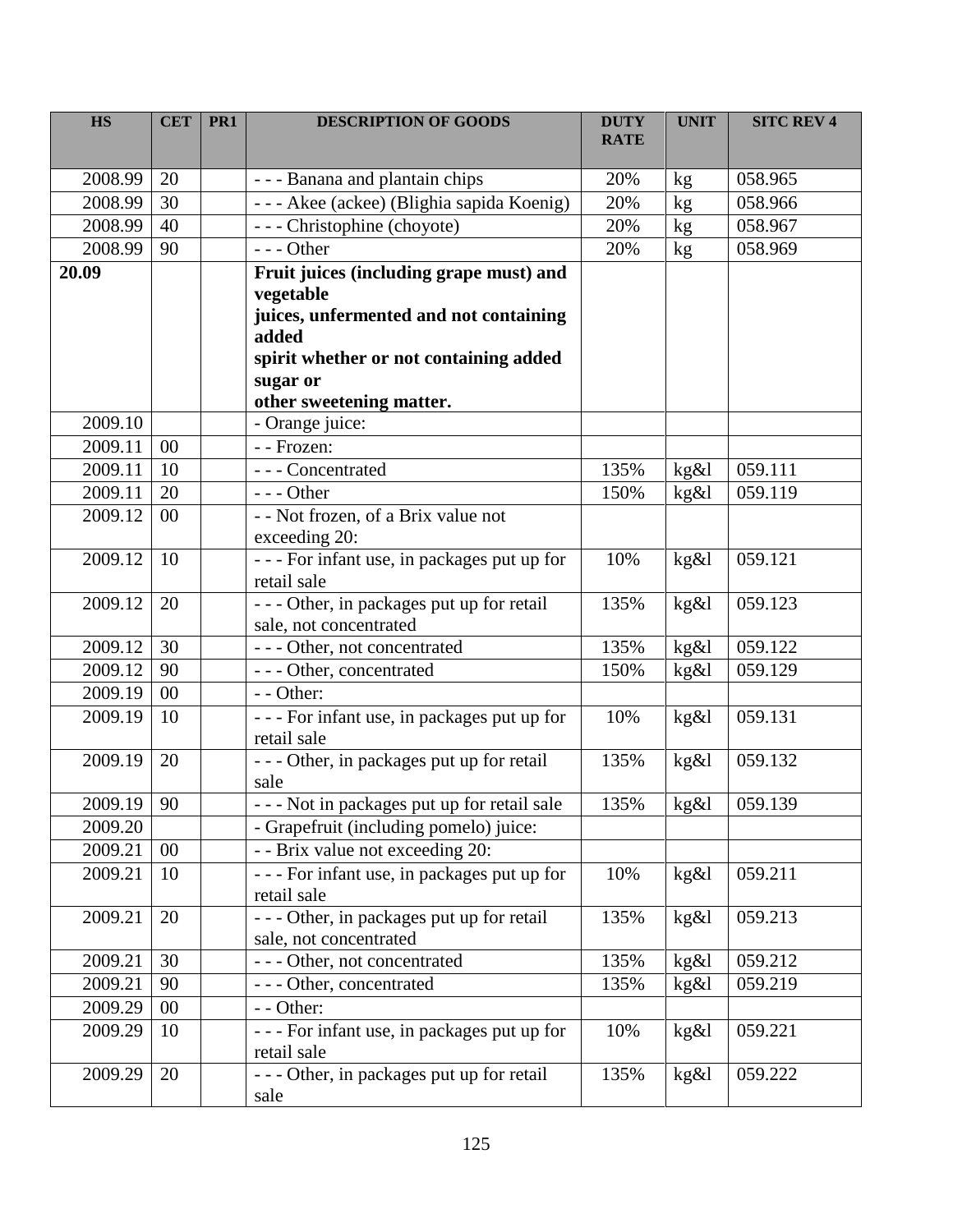| <b>HS</b> | <b>CET</b> | PR <sub>1</sub> | <b>DESCRIPTION OF GOODS</b>                                            | <b>DUTY</b><br><b>RATE</b> | <b>UNIT</b> | <b>SITC REV 4</b> |
|-----------|------------|-----------------|------------------------------------------------------------------------|----------------------------|-------------|-------------------|
| 2009.29   | 90         |                 | - - - Not in packages put up for retail sale                           | 135%                       | kg&l        | 059.229           |
| 2009.30   |            |                 | - Juice of any other single citrus fruit:                              |                            |             |                   |
| 2009.31   | $00\,$     |                 | - - Of a Brix value not exceeding 20:                                  |                            |             |                   |
| 2009.31   | 10         |                 | --- Lime juice of a Brix value not<br>exceeding 20:                    |                            |             |                   |
| 2009.31   | 11         |                 | ---- For infant use, in packages put up<br>for retail sale             | 10%                        | kg&l        | 059.311           |
| 2009.31   | 12         |                 | - - - - Other, in packages put up for retail<br>sale, concentrated     | 135%                       | kg&l        | 059.31            |
| 2009.31   | 13         |                 | - - - - Other, in packages put up for retail<br>sale, not concentrated | 135%                       | kg&l        | 059.312           |
| 2009.31   | 19         |                 | - - - - Not in packages put up for retail<br>sale                      | 135%                       | kg&l        | 059.319           |
| 2009.31   | 90         |                 | --- Other single citrus fruit of a Brix<br>value not<br>exceeding 20:  |                            |             |                   |
| 2009.31   | 91         |                 | - - - - For infant use, in packages put up<br>for retail sale          | 10%                        | kg&l        | 059.321           |
| 2009.31   | 92         |                 | - - - - Other, in packages put up for retail<br>sale                   | 135%                       | kg&l        | 059.322           |
| 2009.31   | 99         |                 | ---- Not in packages put up for retail<br>sale                         | 135%                       | kg&l        | 059.329           |
| 2009.39   | $00\,$     |                 | - - Other:                                                             |                            |             |                   |
| 2009.39   | 10         |                 | --- Lime juice of a Brix value exceeding<br>20::                       |                            |             |                   |
| 2009.39   | 11         |                 | - - - - For infant use, in packages put up<br>for retail sale          | 10%                        | kg&l        | 059.311           |
| 2009.39   | 12         |                 | - - - - Other, in packages put up for retail<br>sale, concentrated     | 135%                       | kg&l        | 059.31            |
| 2009.39   | 13         |                 | - - - - Other, in packages put up for retail<br>sale, not concentrated | 135%                       | kg&l        | 059.312           |
| 2009.39   | 19         |                 | - - - - Not in packages put up for retail<br>sale.                     | 135%                       | kg&l        | 059.319           |
| 2009.39   | 90         |                 | --- Other single citrus fruit of a Brix<br>value<br>exceeding 20:      |                            |             |                   |
| 2009.39   | 91         |                 | - - - - For infant use, in packages put up<br>for retail sale          | 10%                        | kg&l        | 059.332           |
| 2009.39   | 92         |                 | - - - - Other, in packages put up for retail<br>sale                   | 135%                       | kg&l        | 059.333           |
| 2009.39   | 99         |                 | - - - - Not in packages put up for retail<br>sale                      | 135%                       | kg&l        | 059.334           |
| 2009.40   |            |                 | - Pineapple juice                                                      |                            |             |                   |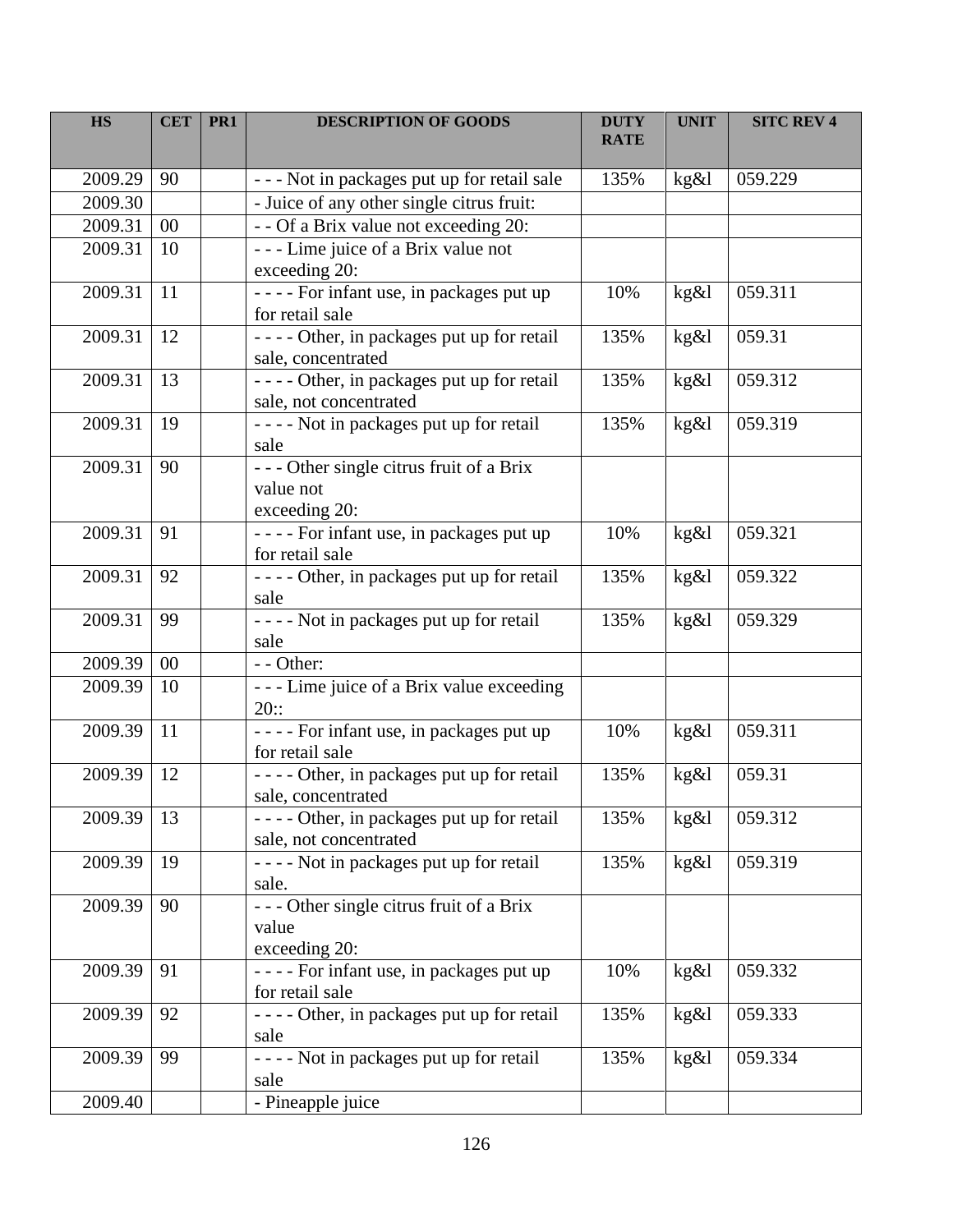| <b>HS</b>    | <b>CET</b> | PR <sub>1</sub> | <b>DESCRIPTION OF GOODS</b>                                        | <b>DUTY</b><br><b>RATE</b> | <b>UNIT</b> | <b>SITC REV 4</b> |
|--------------|------------|-----------------|--------------------------------------------------------------------|----------------------------|-------------|-------------------|
| 2009.41      | $00\,$     |                 | - - Of a Brix value not exceeding 20:                              |                            |             |                   |
| 2009.41      | 10         |                 | - - - For infant use, in packages put up for<br>retail sale        | 10%                        | kg&l        | 059.911           |
| 2009.41      | 30         |                 | - - - Other, in packages put up for retail<br>sale                 | 135%                       | kg&l        | 059.916           |
| 2009.41      | 40         |                 | - - - Not in packages put up for retail sale                       | 135%                       | kg&l        | 059.912           |
| 2009.49      | $00\,$     |                 | - - Other:                                                         |                            |             |                   |
| 2009.49      | 10         |                 | - - - For infant use, in packages put up for<br>retail sale        | 10%                        | kg&l        | 059.913           |
| 2009.49      | 20         |                 | - - - Other, in packages put up for retail<br>sale                 | 135%                       | kg&l        | 059.915           |
| 2009.49      | 40         |                 | - - - Not in packages put up for retail sale                       | 135%                       | kg&l        | 059.919           |
| 2009.50      | $00\,$     |                 | - Tomato juice:                                                    |                            |             |                   |
| 2009.50      | 10         |                 | - - - For infant use, in packages put up for<br>retail sale        | 10%                        | kg&l        | 059.922           |
| 2009.50      | 90         |                 | --- Other tomato juice (see Chapter Note<br>4)                     | 135%                       | kg&l        | 059.929           |
| 2009.60      |            |                 | - Grape Juice (including Grape Must):                              |                            |             |                   |
| 2009.61      | $00\,$     |                 | - - Of a Brix value not exceeding 30:                              |                            |             |                   |
| 2009.61      | 10         |                 | --- Concentrated, other than grape must                            | 135%                       | kg&l        | 059.931           |
| 2009.61      | 20         |                 | --- Grape Must (see Additional<br><b>CARICOM</b> Guideline 3)      | 135%                       | kg&l        | 059.935           |
| 2009.61      | 30         |                 | - - - Other, for infant use, in packages put<br>up for retail sale | 10%                        | kg&l        | 059.932           |
| 2009.61      | 40         |                 | - - - Other, in packages put up for retail<br>sale                 | 135%                       | kg&l        | 059.933           |
| 2009.61      | 90         |                 | --- Other, not in packages put up for<br>retail sale               | 135%                       | kg&l        | 059.934           |
| $2009.69$ 00 |            |                 | $-$ - Other:                                                       |                            |             |                   |
| 2009.69      | 10         |                 | - - - For infant use, in packages put up for<br>retail sale        | 10%                        | kg&l        | 059.936           |
| 2009.69      | 20         |                 | --- Grape Must (see Additional<br><b>CARICOM</b> Guideline 3)      | 45%                        | kg&l        | 059.939           |
| 2009.69      | 30         |                 | - - - Other, in packages put up for retail<br>sale                 | 45%                        | kg&l        | 059.937           |
| 2009.69      | 90         |                 | --- Other, not in packages put up for<br>retail sale               | 45%                        | kg&l        | 059.938           |
| 2009.70      |            |                 | - Apple juice:                                                     |                            |             |                   |
| 2009.71      | $00\,$     |                 | - - Of a Brix value not exceeding 20:                              |                            |             |                   |
| 2009.71      | 10         |                 | - - - Concentrated, not in packages put up<br>for retail sale      | 135%                       | kg&l        | 059.941           |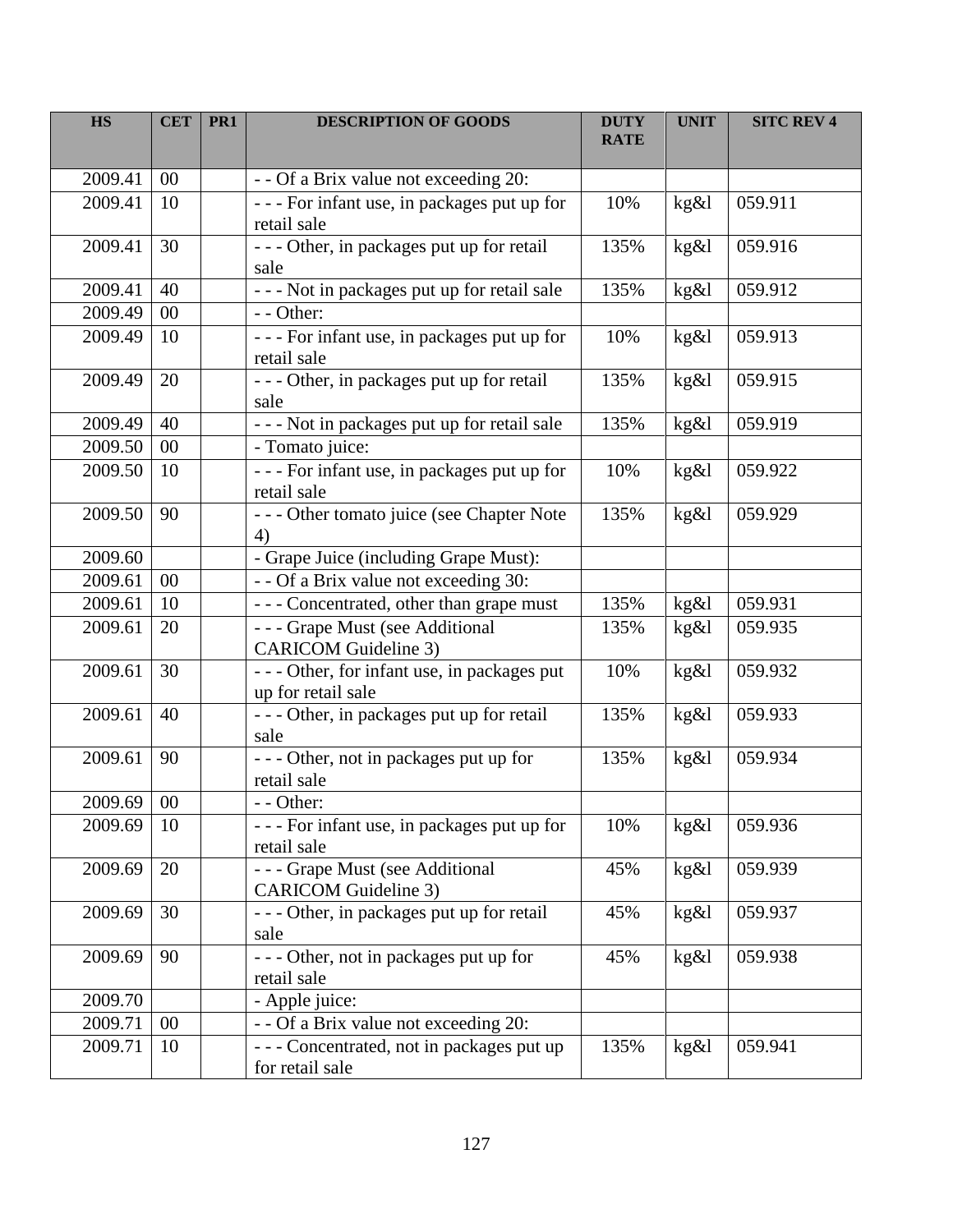| <b>HS</b> | <b>CET</b> | PR <sub>1</sub> | <b>DESCRIPTION OF GOODS</b>                                                                                   | <b>DUTY</b><br><b>RATE</b> | <b>UNIT</b> | <b>SITC REV 4</b> |
|-----------|------------|-----------------|---------------------------------------------------------------------------------------------------------------|----------------------------|-------------|-------------------|
| 2009.71   | 20         |                 | - - - Other, for infant use, in packages put<br>up for retail sale                                            | 10%                        | kg&l        | 059.942           |
| 2009.71   | 30         |                 | - - - Other, in packages put up for retail<br>sale                                                            | 135%                       | kg&l        | 059.943           |
| 2009.71   | 80         |                 | --- Other, not in packages put up for<br>retail sale                                                          | 135%                       | kg&l        | 059.944           |
| 2009.79   | $00\,$     |                 | - - Other:                                                                                                    |                            |             |                   |
| 2009.79   | 10         |                 | - - - For infant use, in packages put up for<br>retail sale                                                   | 10%                        | kg&l        | 059.945           |
| 2009.79   | 20         |                 | - - - Other, in packages put up for retail<br>sale                                                            | 135%                       | kg&l        | 059.946           |
| 2009.79   | 80         |                 | - - - Not in packages put up for retail sale                                                                  | 135%                       | kg&l        | 059.949           |
| 2009.80   |            |                 | - Juice of any other single fruit or<br>vegetable:                                                            |                            |             |                   |
| 2009.81   | $00\,$     |                 | - - Cranberry (Vaccinium macrocarpon,<br>Vaccinium<br>oxycoccos, Vaccinium vitis-idaea) juice:                |                            |             |                   |
| 2009.81   | 10         |                 | - - - For infant use, in packages put up for<br>retail sale                                                   | 10%                        | kg&l        | 059.959(A)        |
| 2009.81   | 90         |                 | $--$ Other                                                                                                    | 135%                       | kg&l        | 059.959(B)        |
| 2009.89   | $00\,$     |                 | - - Other:                                                                                                    |                            |             |                   |
| 2009.89   | 10         |                 | - - - Passion fruit juice:                                                                                    |                            |             |                   |
| 2009.89   | 11         |                 | - - - - For infant use, in packages put up<br>for retail sale                                                 | 10%                        | kg&l        | 059.952           |
| 2009.89   | 12         |                 | - - - - Other, in packages put up for retail<br>sale                                                          | 135%                       | kg&l        | 059.953           |
| 2009.89   | 13         |                 | - - - - Other, concentrated, not in packages<br>put up for retail sale                                        | 135%                       | kg&l        | 059.951           |
| 2009.89   | 19         |                 | $--- Other$                                                                                                   | 135%                       | kg&l        | 059.954           |
| 2009.89   | 20         |                 | - - - Tamarind Juice:                                                                                         |                            |             |                   |
| 2009.89   | 22         |                 | - - - - For infant use, in packages put up<br>for retail sale                                                 | 10%                        | kg&l        | 059.956           |
| 2009.89   | 23         |                 | - - - - Other, in packages put up for retail<br>sale                                                          | 135%                       | kg&l        | 059.957           |
| 2009.89   | 29         |                 | - - - - Not in packages put up for retail<br>sale                                                             | 135%                       | kg&l        | 059.958           |
| 2009.89   | 30         |                 | --- Other, for infant use, in packages put<br>up for retail sale                                              | 10%                        | kg&l        | 059.959(A)        |
| 2009.89   | 90         |                 | $--$ Other                                                                                                    | 135%                       | kg&l        | 059.959(B)        |
| 2009.90   | 00         |                 | - Mixtures of juices:                                                                                         |                            |             |                   |
| 2009.90   | 10         |                 | - - - Mixtures of grapefruit juice and<br>orange juice, for infant use, in packages<br>put up for retail sale | 10%                        | kg&l        | 059.962           |